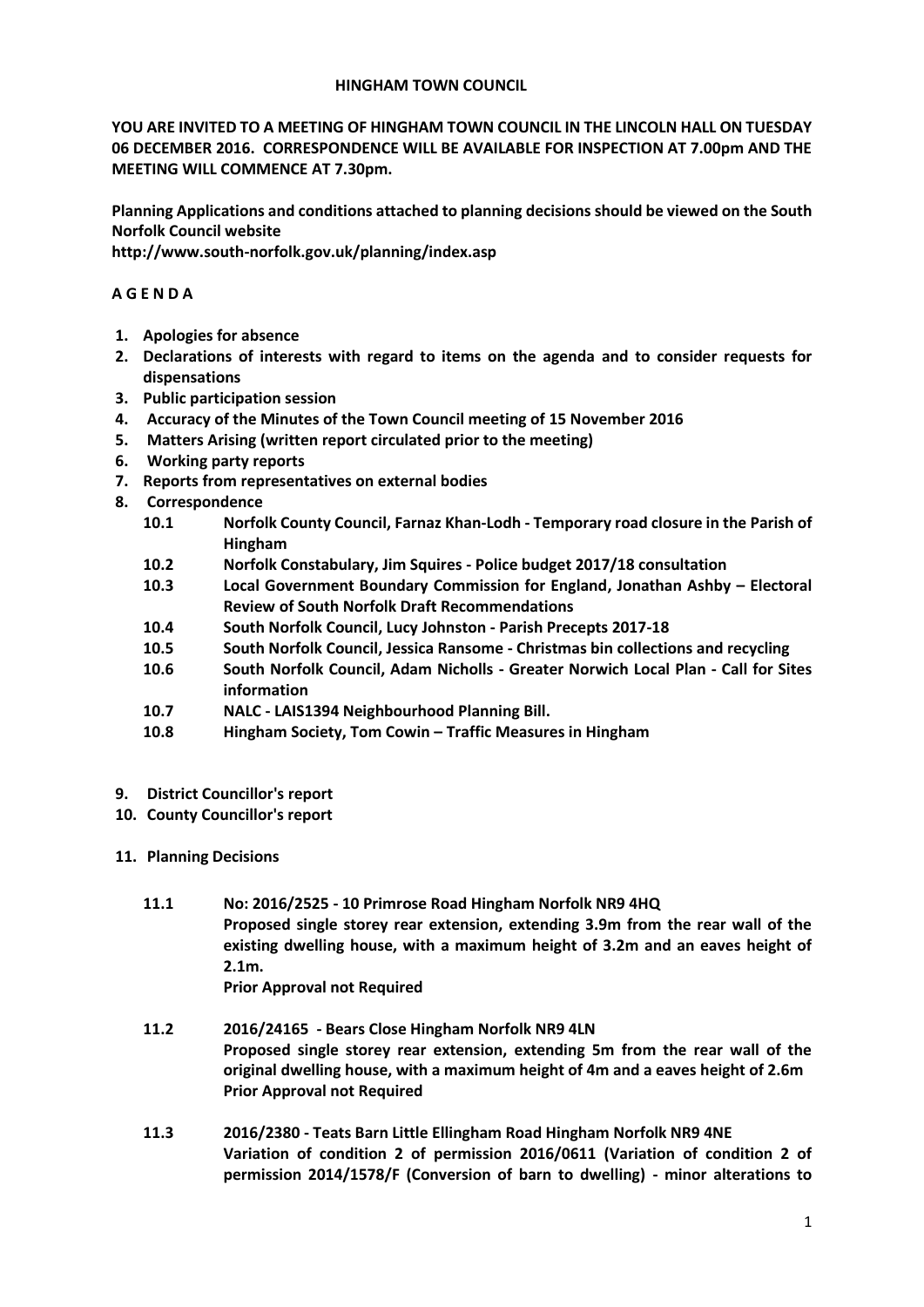**conversion of barn and erection of a general store building) - design amendments to general store (building) Approval with Conditions**

- **11.4 2016/2328 - 6 Stone Lane Hingham NR9 4LH Beech - Thin by 30%, by removing some of the larger branches from the middle of the main trunk of the tree to reduce density. Reduce height and spread by around 1 to 2 m to leave approx 8m in height and 6 metres spread. No objections**
- **11.5 2016/2317 - Stables At Elm Farm , The Fields Hingham Norfolk Variation of Condition 2 of planning consent 2014/1525 (2 bedroom bungalow) - Amended plans to allow revised layout. Approval with Conditions**
- **11.6 2016/1796 - 37 - 39 Hardingham Road Hingham Norfolk NR9 4LX Part demolition and redevelopment of site for 17 one-bedroom specialised supported living apartments (Use Class C3) and Higher Complex Care and Autism accommodation comprising seven bedrooms and ancillary staff/communal areas (Use Class C2), together with car parking and amenity space. Approval with Conditions**
- **12. Planning Application**
	- **12.1 2016/2775 Church Of St Andrew Attleborough Road Hingham Norfolk Work to T32 small leaf lime, fronting the northern boundary of the churchyard, remove epicormic growth from base to a height of approx 5m and branches spreading onto roof and windows of the cottage.**
	- **12.2 2016/2696 - Church Of St Andrew Attleborough Road Hingham Norfolk South west corner of churchyard remove any tree stumps which have already been cut down to 1m above ground level. Remove young sycamore trees within this area to ground level. Large sycamore tree in south west corner - remove suckers growing from root area. Crown lift remaining trees if needed to clear access height of 2m from ground level. Magnolia Seulangliana bushes prune these back throughout the churchyard to enable access to graves.**
	- **12.3 2016/2681 Land Adj To 12 Lincoln Close Hingham Norfolk Build a one bedroom bungalow linked with an extension to no.12 Lincoln Close.**
- **13. To receive an update on the Norfolk County Council ,Speed Management Measures at B1108 Church Street, Hingham and White Lining Scheme in the Market Place**
- **14. To discuss the response from Police and Crime Commissioner Lorne Green regarding enforcement of the 20mph speed limit**
- **15. To agree the details of the application for Parish Partnership Funding for a pavement on the south green in the Market Place**
- **16. To discuss a request from a resident to place a mirror on a lamp column on Norwich Street (with reference to the boards around the site of "Woolleys Garage")**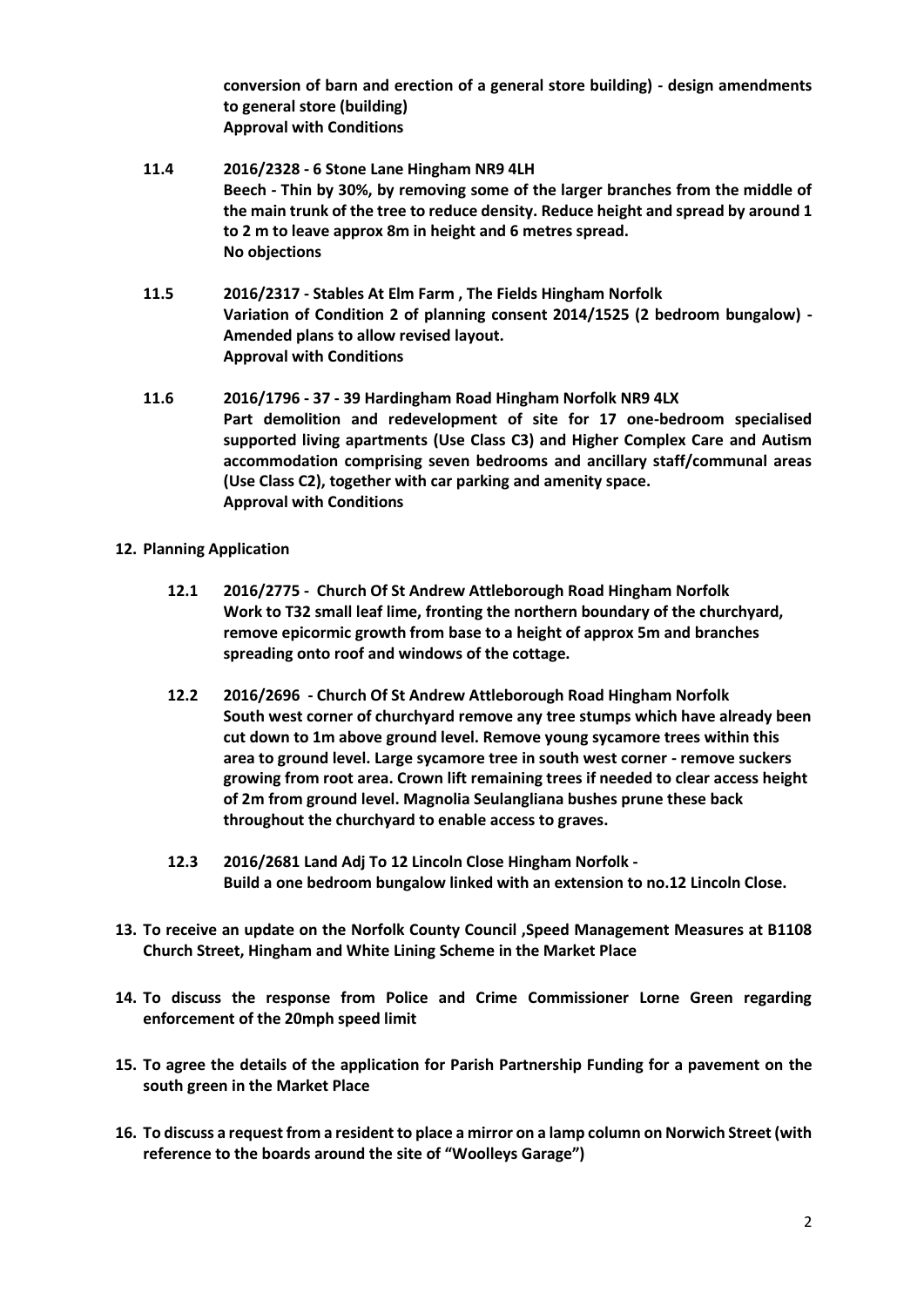- **17. To decide whether to award to grass cutting contract to the current contractor for a further 2 years**
- **18. To discuss the 100th anniversary of the bust of Abraham Lincoln being presented to Hingham in 1919**
- **19. Proposal to invite tenders for an internal auditor for (2016/17) financial year-end audit**

#### **FINANCE**

## **20. Accounts for Payment**

| D Ramm - wages (5 weeks) £881.57 - cleaning products<br>£4.25            | £885.82   |           |
|--------------------------------------------------------------------------|-----------|-----------|
| A Doe wages £671.67 - Licence for fair £21.00(events)                    | £692.67   |           |
| E-on (November)                                                          | £581.84   |           |
| K and M lighting                                                         | £294.19   |           |
| Anglian Water (Fairland Standpipe)                                       | £13.67    |           |
| The Society of Local Councl Clerks (membership)                          | £121.00   |           |
| Xerox Finance (printer rental Jan-Mar17)                                 | £115.31   |           |
| TTSR Ltd (grass cutting)                                                 | £2,796.34 |           |
| P Eldridge (Reimbursement Christmas Lights)                              | £233.00   |           |
| <b>Gerald Mayer (Reimbursement Cemetery Planting)</b>                    | £100.00   |           |
| (Reimbursement<br>for<br>G<br>Malty<br>banners,<br>lights,               | £406.87   |           |
| batteries)(events)                                                       |           |           |
| Auber Electrical (cable) (events)                                        | £118.75   |           |
| Hockham<br>Playing<br>Field<br>Association<br>(market<br>stalls)(events) | £50.00    |           |
| Connections Entertainment (disco) (events)                               | £270.00   |           |
| Euroffice (paper, toilet paper)                                          | £190.72   |           |
| Nest Pension (direct debit)                                              | £16.48    |           |
|                                                                          | Sub Total | £6,653.66 |
| already paid                                                             |           |           |
| <b>Hockham Christmas Tree</b>                                            | £75.00    |           |
| PHS Group                                                                | £427.91   |           |
| <b>Total</b>                                                             | £7,156.57 |           |

- **21. 'Exclusion of the Press and Public under the Public Bodies (Admission to Meetings) Act 1960 to discuss the following matters:'**
- **22. To consider the quotations for remedying the leaning memorial stones in the Cemetery**

Alison Doe - Town Clerk

**01 December 2016**

**Any planning applications and correspondence received after the publication of this notice may also be discussed.**